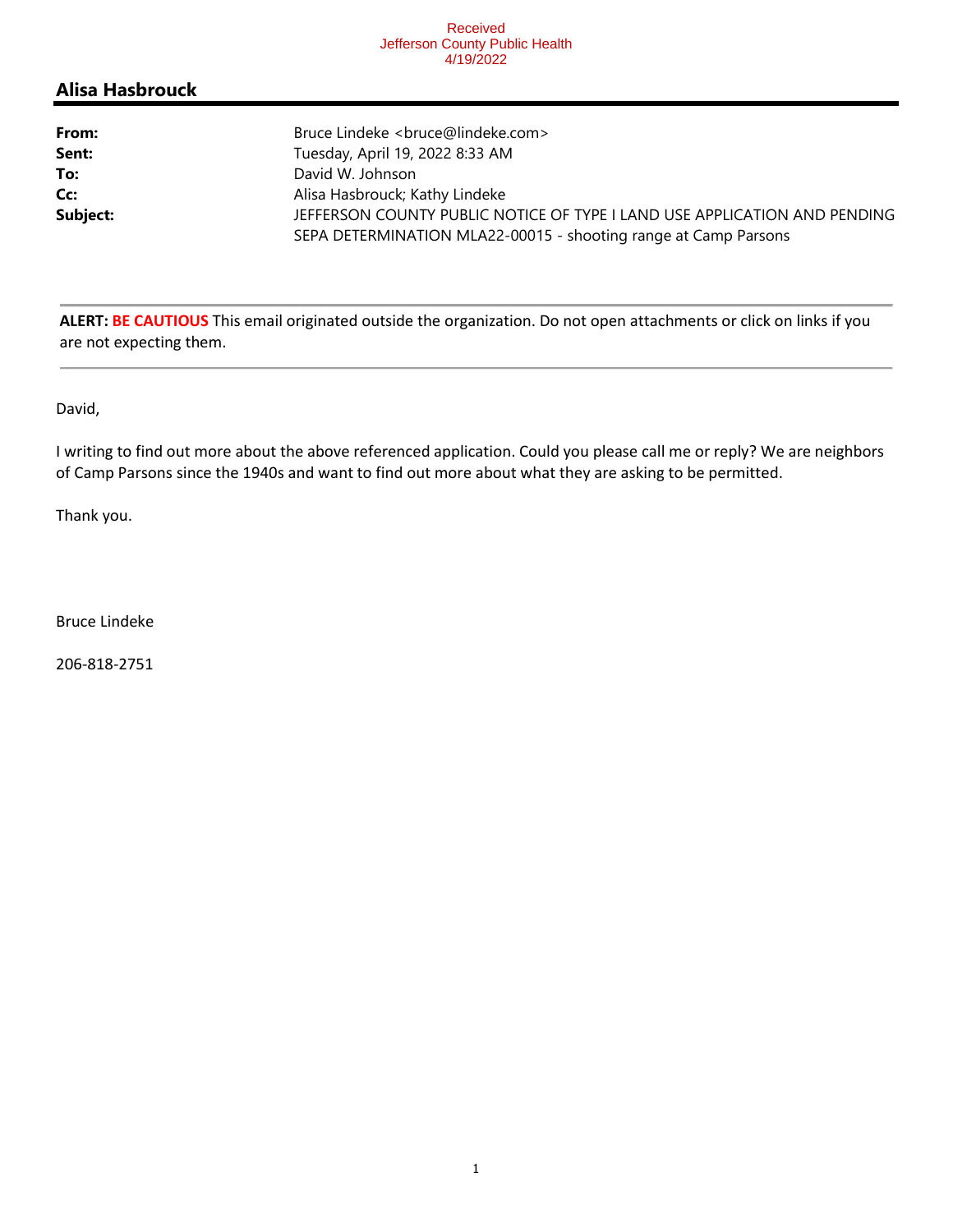#### Received Jefferson County Public Health 4/19/2022

## **Alisa Hasbrouck**

| From:    | Alisa Hasbrouck                                                                       |  |
|----------|---------------------------------------------------------------------------------------|--|
| Sent:    | Wednesday, April 27, 2022 4:39 PM                                                     |  |
| To:      | bruce@lindeke.com                                                                     |  |
| Subject: | BSA-Camp Parsons - LAND USE APPLICATION AND PENDING SEPA DETERMINATION<br>MLA22-00015 |  |

Bruce,

The application documents are available on our webpage here: https://jeffersoncountypublichealth.org/974/Permits. I've added you to the list of those who wish to receive notice of and participate in public hearings, if any, and to receive a copy of the decision.

Respectfully,

Alisa Hasbrouck Environmental Public Health Manager Jefferson County Public Health ahasbrouck@co.jefferson.wa.us (360) 379-4489

Be kind to one another.

\*\*\*Email may be considered a public record subject to public disclosure under RCW 42.56\*\*\*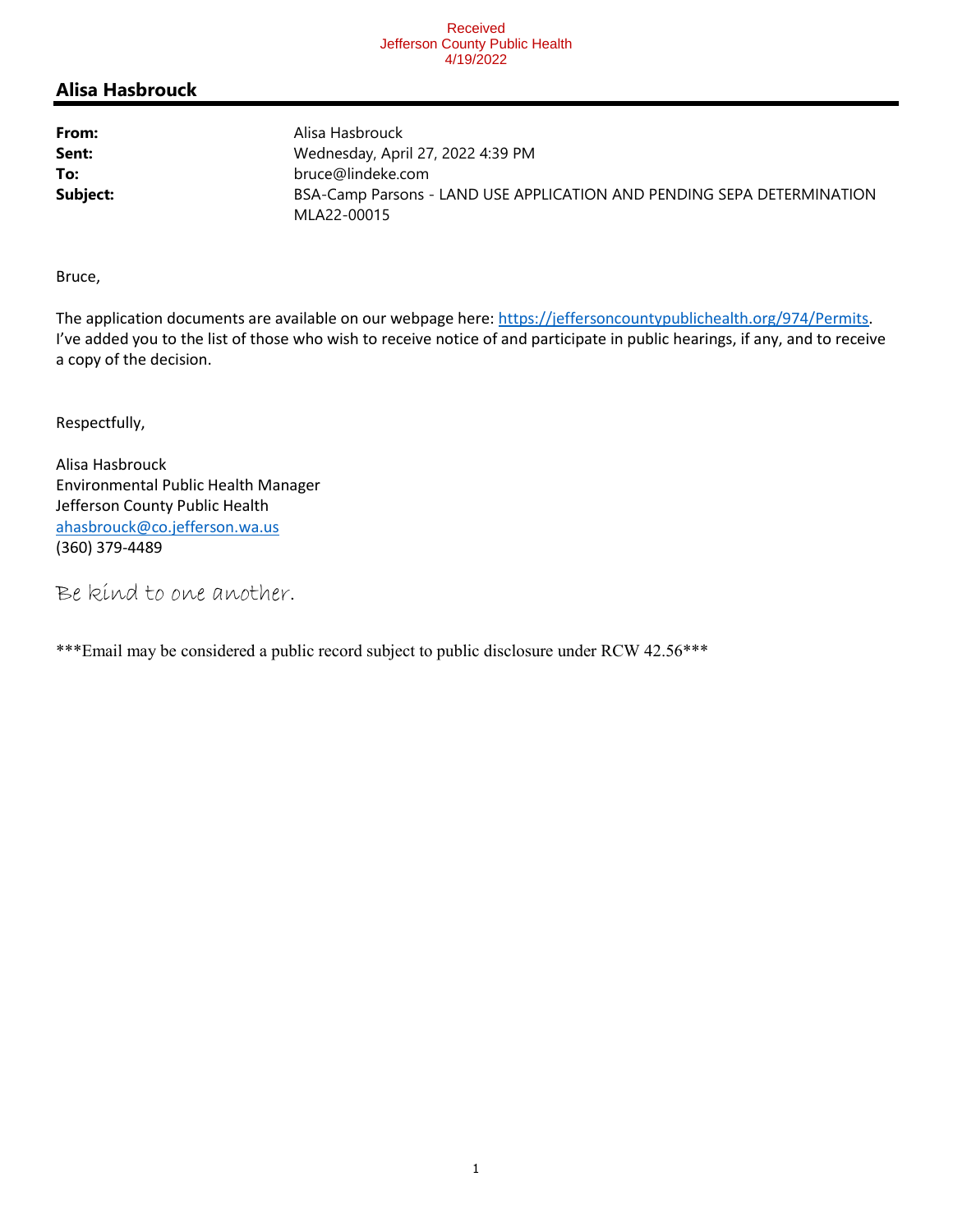### **Bruce S Lindeke** PO Box 1583 Edmonds, WA 98020-1583 206-818-2751 bruce@lindeke.com

April 19, 2022

David Wayne Johnson, Project Planner Alisa Hasbrouck, Application Manager Jefferson County Department of Community Development **Development Review Division** 621 Sheridan Street Port Townsend, WA 98368

Re: JEFFERSON COUNTY PUBLIC NOTICE OF TYPE I LAND USE APPLICATION AND PENDING SEPA DETERMINATION MLA22-00015

Dear David and Alisa,

I am requesting to (b) receive notice of and participate in any hearings; and (c) receive a copy of the decision per the public announcement in the Port Townsend Leader posted April 13, 2022.

I would also like to receive a copy of the application made by The Boy Scouts of America, Camp Parsons. In particular, I am interested in the Operations component, per 8.50.240 (1) (b) of the Jefferson County Code.

Sincerely

**Bruce Lindeke** 

**IRSON COUNTY DCD**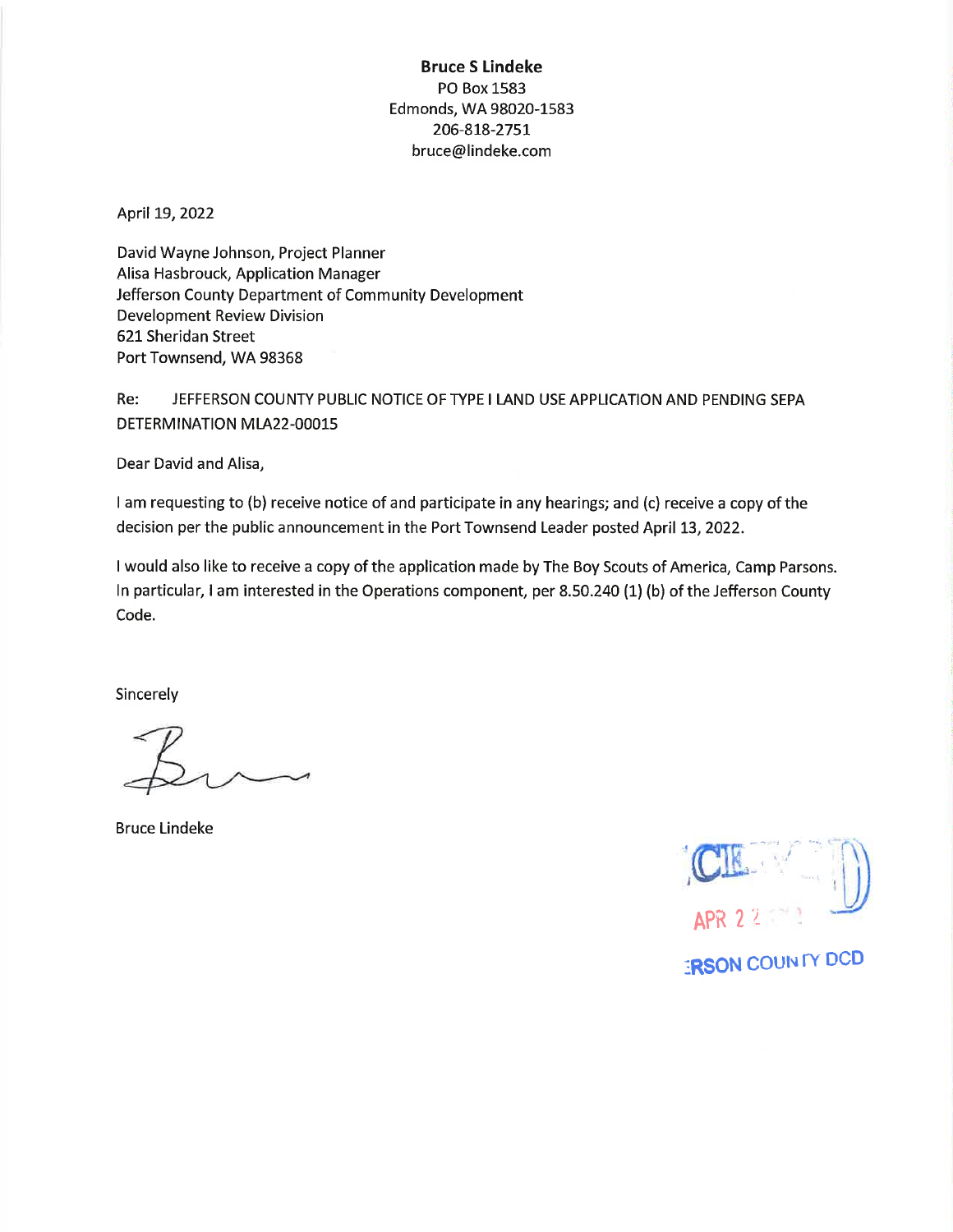#### Received Jefferson County Public Health 5/12/2022

### **Alisa Hasbrouck**

**From:** DEBORAH SIEFERT <windycrest@aol.com> **Sent:** Thursday, May 12, 2022 4:21 PM **To:** Alisa Hasbrouck **Subject:** Comment on OTH2022-00006

**ALERT: BE CAUTIOUS** This email originated outside the organization. Do not open attachments or click on links if you are not expecting them.

Hello Ms. Hasbrouck,

# **OTH2022-00006-Boy Scouts of America-Camp Parsons Commercial Shooting Facility Operating Permit**

My concerns about the BSA/Camp Parsons Commercial Shooting Facility Operating Permit are:

 1). Operation times deviating from those stated explicitly in the Original permit for the Rifle Range 2001 and not in the Operations Permit Application and/or SEPA. The Range is to operate from 9AM-8:30PM 8 weeks a year. Being that it is a "Boy Scout Summer Camp". Those 8 weeks would be when they are open in the summer for the scout programs. 2) the users would be the scouts.

3). the lead needs to be thoroughly contained

We have lived on Jackson Cove for over 20 years and the BSA Camp Parsons have been good neighbors. We hear the rifle range and other activities, they have always responded kindly to our noise concerns when we have called them.

Thank you for the opportunity to comment. Deborah Siefert 376 Pulali Pt. Rd. Brinnon, Wa

Sent from my iPad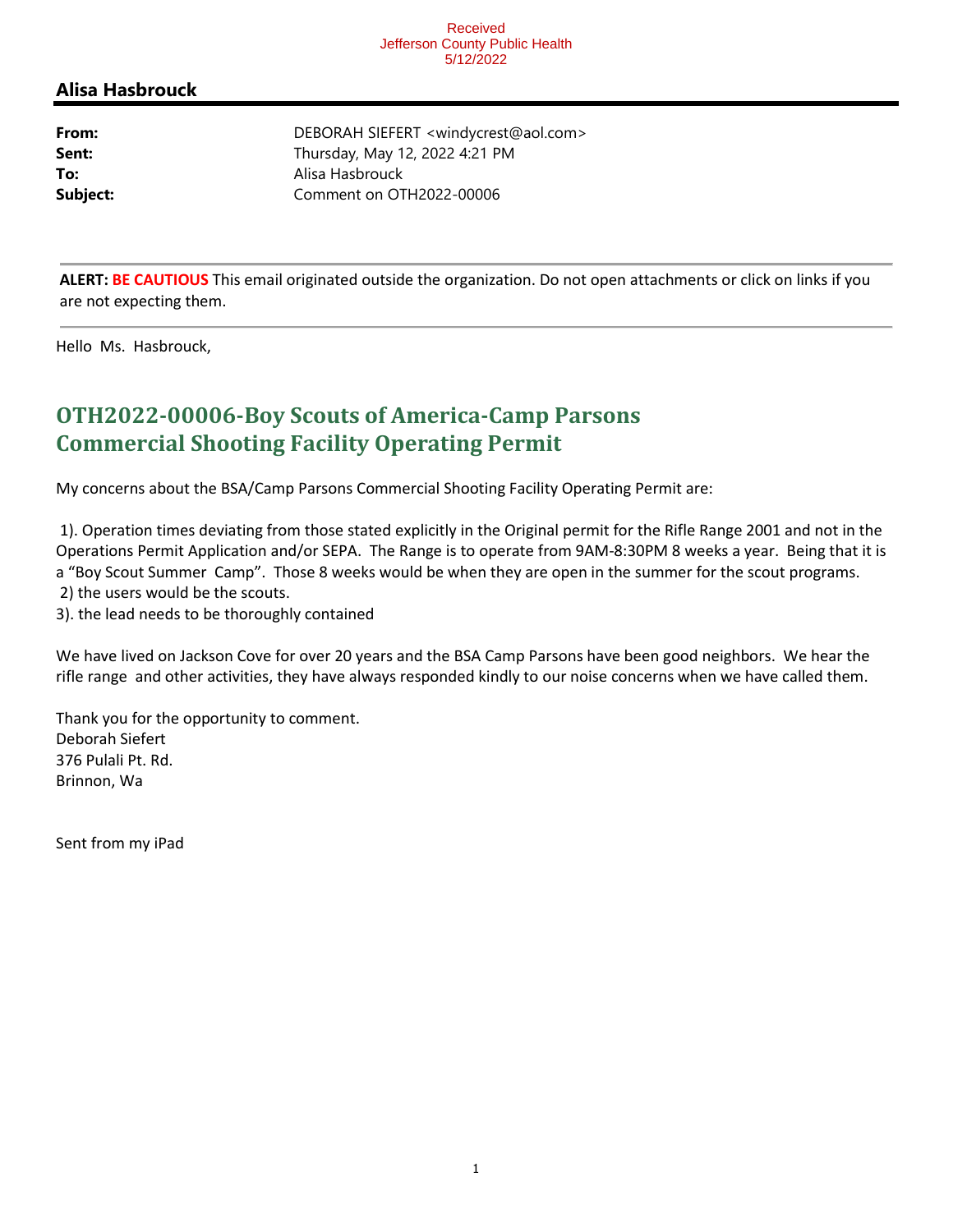#### Received Jefferson County Public Health 5/13/2022

### **Alisa Hasbrouck**

**From:** DEBORAH SIEFERT <windycrest@aol.com> **Sent:** Thursday, May 12, 2022 8:29 PM **To:** Alisa Hasbrouck **Subject:** Fwd: Comment on OTH2022-00006

**ALERT: BE CAUTIOUS** This email originated outside the organization. Do not open attachments or click on links if you are not expecting them.

May I clarity, concern is the users would not be scouts and the lead from bullets will not be contained properly to avoid contamination of adjacent waters and wildlife. Thanks Sent from my iPad

Begin forwarded message:

**From:** Alisa Hasbrouck <AHasbrouck@co.jefferson.wa.us> **Date:** May 12, 2022 at 4:29:25 PM PDT **To:** DEBORAH SIEFERT <windycrest@aol.com> **Cc:** "David W. Johnson" <djohnson@co.jefferson.wa.us> **Subject: RE: Comment on OTH2022-00006**

Deborah,

Thank you for your comments – I will make sure they are entered into the record.

Respectfully,

Alisa Hasbrouck Environmental Public Health Manager Jefferson County Public Health ahasbrouck@co.jefferson.wa.us (360) 379-4489

Be kind to one another.

\*\*\*Email may be considered a public record subject to public disclosure under RCW 42.56\*\*\*

**From:** DEBORAH SIEFERT <windycrest@aol.com> **Sent:** Thursday, May 12, 2022 4:21 PM **To:** Alisa Hasbrouck <AHasbrouck@co.jefferson.wa.us> **Subject:** Comment on OTH2022-00006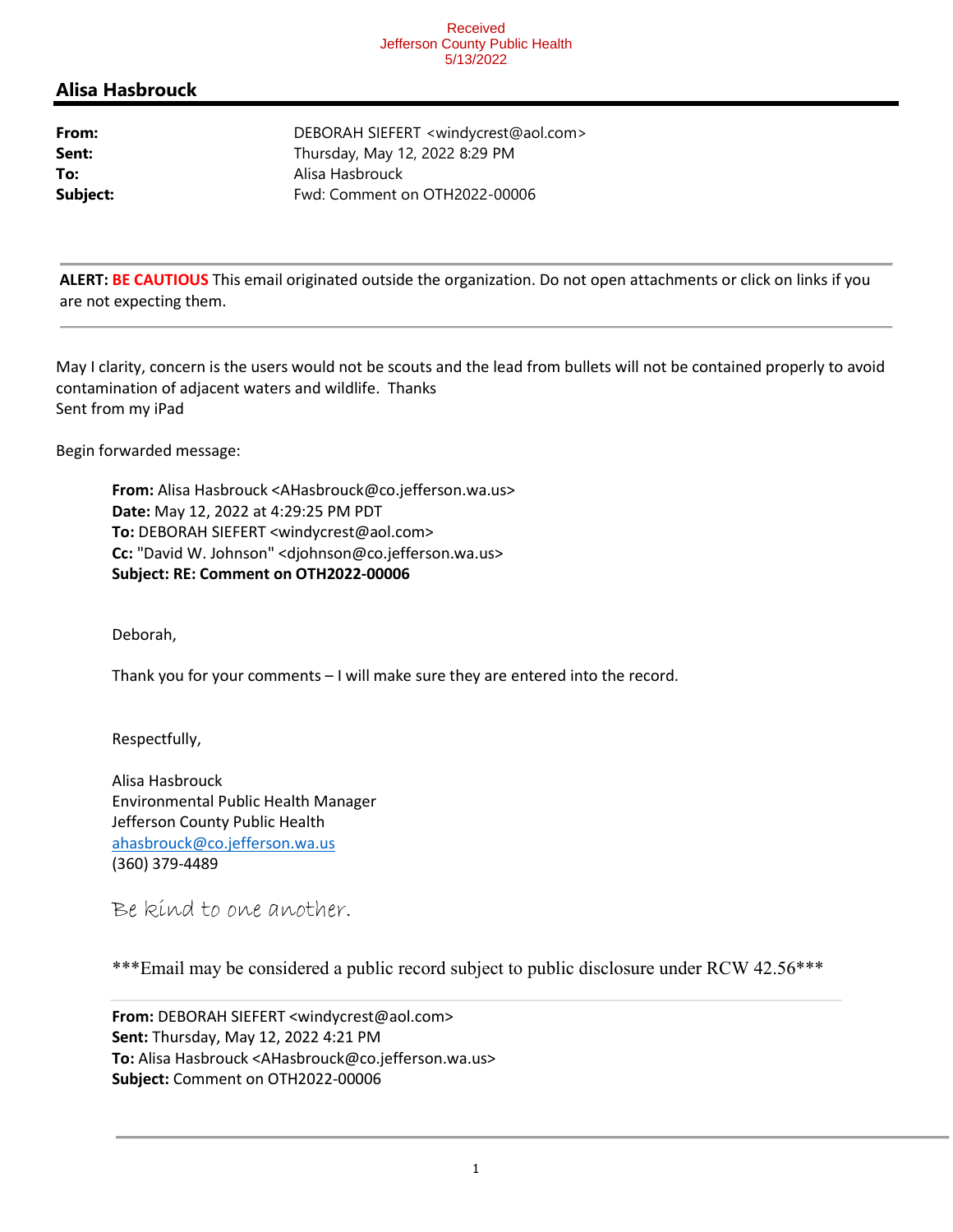Hello Ms. Hasbrouck,

# **OTH2022-00006-Boy Scouts of America-Camp Parsons Commercial Shooting Facility Operating Permit**

My concerns about the BSA/Camp Parsons Commercial Shooting Facility Operating Permit are:

 1). Operation times deviating from those stated explicitly in the Original permit for the Rifle Range 2001 and not in the Operations Permit Application and/or SEPA. The Range is to operate from 9AM-8:30PM 8 weeks a year. Being that it is a "Boy Scout Summer Camp". Those 8 weeks would be when they are open in the summer for the scout programs.

2) the users would be the scouts.

3). the lead needs to be thoroughly contained

We have lived on Jackson Cove for over 20 years and the BSA Camp Parsons have been good neighbors. We hear the rifle range and other activities, they have always responded kindly to our noise concerns when we have called them.

Thank you for the opportunity to comment. Deborah Siefert 376 Pulali Pt. Rd. Brinnon, Wa

Sent from my iPad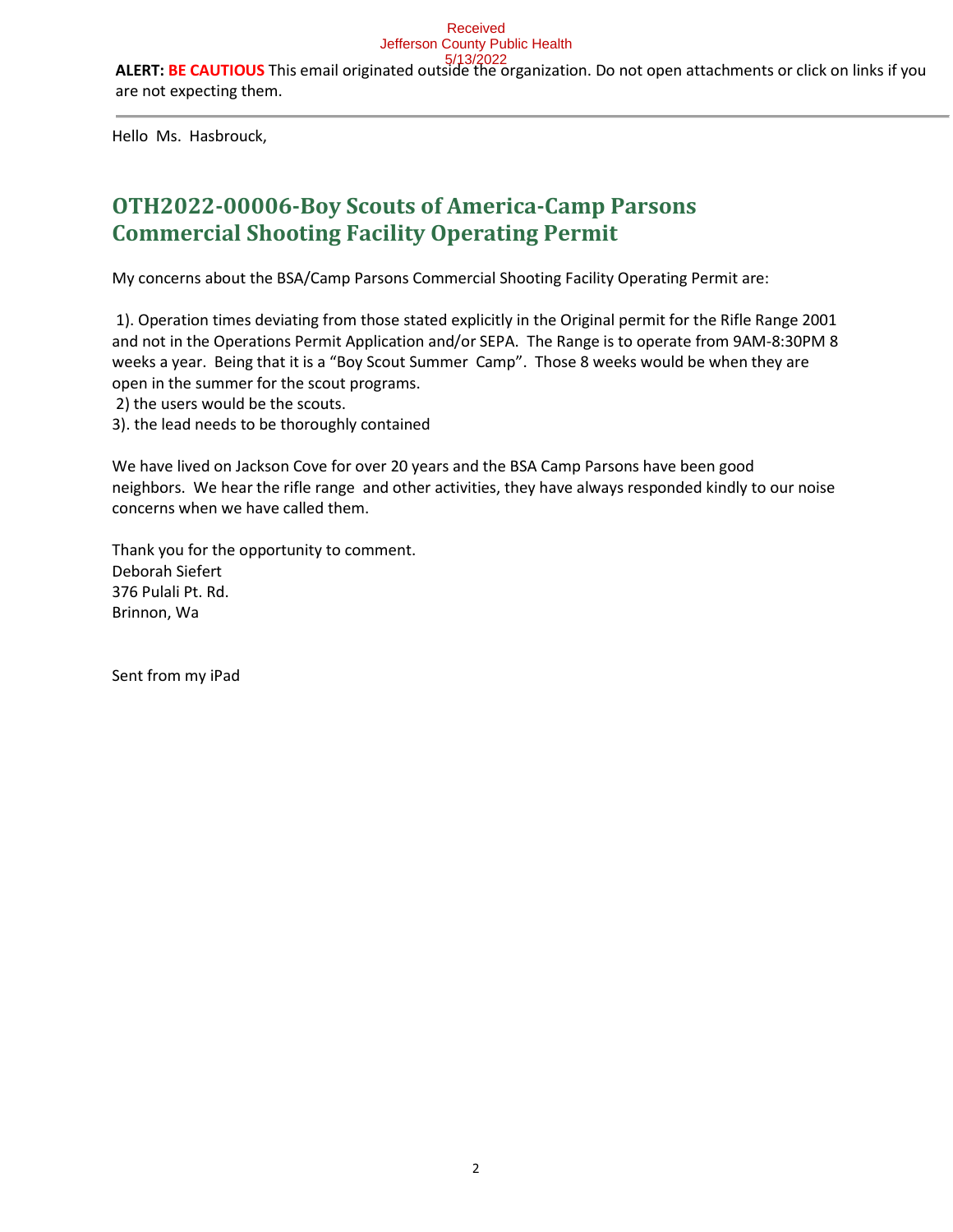## Alisa Hasbrouck

| From:                  | David W. Johnson                  |
|------------------------|-----------------------------------|
| Sent:                  | Wednesday, April 27, 2022 9:20 AM |
| To:                    | Alisa Hasbrouck                   |
| Cc:                    | David W. Johnson                  |
| Subject:               | FW: Camp Parsons shooting range   |
| <b>Follow Up Flag:</b> | Follow up                         |
| <b>Flag Status:</b>    | Flagged                           |

FYI

-----Original Message----- From: David W. Johnson <djohnson@co.jefferson.wa.us> Sent: Monday, April 25, 2022 11:33 AM To: John Danielson <358john@gmail.com> Cc: David W. Johnson <djohnson@co.jefferson.wa.us> Subject: RE: Camp Parsons shooting range

John,

Camp Parsons is not applying to become a commercial shooting facility. Under the new regulations, they are classified as commercial, and therefore need to get an operating permit for their existing rifle range. They are not changing or adding anything and they are not opening the range up for the general public to use.

Thanks! Let me know if you have any questions.

\_\_\_\_\_\_\_\_\_\_\_\_\_\_\_\_\_\_\_\_\_\_\_\_\_\_\_\_\_\_\_\_

\_\_\_\_\_\_\_\_\_\_\_\_\_\_\_\_\_\_\_\_\_\_\_\_\_\_\_\_\_\_\_\_

-----Original Message----- From: John Danielson <358john@gmail.com> Sent: Monday, April 25, 2022 10:30 AM To: David W. Johnson <djohnson@co.jefferson.wa.us> Subject: Camp Parsons shooting range

ALERT: BE CAUTIOUS This email originated outside the organization. Do not open attachments or click on links if you are not expecting them.

David,

I live on Bee Mill Rd. near Camp Parsons and a neighbor recently emailed me regarding the public notice that has gone up near the existing shooting range there. She states that the county is requesting a Determination of Non Significance to expand the scout range into a commercial shooting range. Is this the case? I have read the public notice on display there and from the wording it appears that the county is only trying ti get the existing gun range to be in compliance with a newly enacted law (JCC Chapter 8.50 Article III) to obtain an operating permit. Since your name and contact info was listed at the end of the notice, I thought it best to ask you what is really going on there. Please get back to me at your convenience as I would like to be on record to object if this scout range is looking to become a commercial shooting range.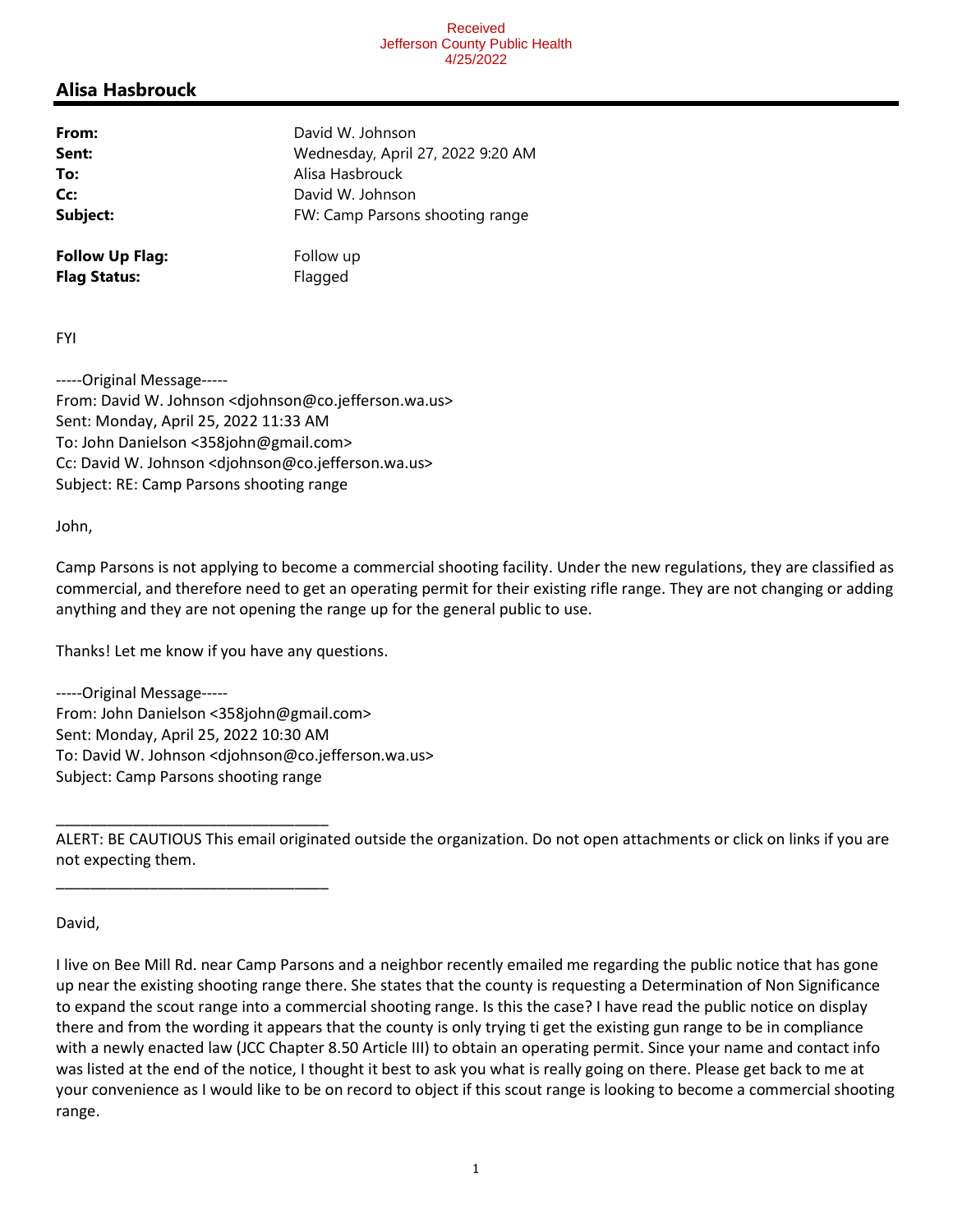#### Received Jefferson County Public Health 4/25/2022

Thank you, John Danielson 2510 Bee Mill Rd 206-739-9908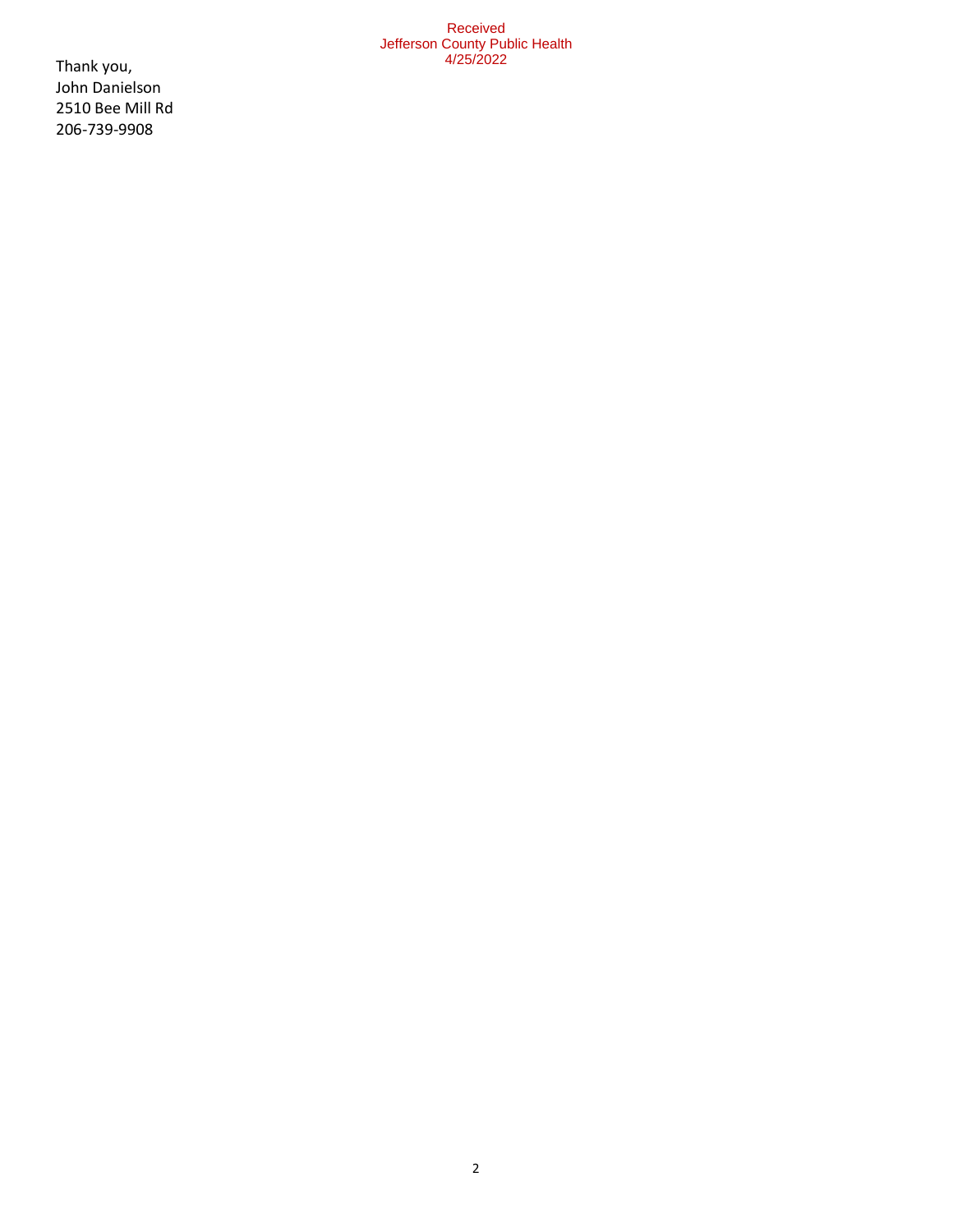#### Received Jefferson County Public Health 5/12/2022

### **Alisa Hasbrouck**

| From:    | kirie pedersen <kirie.pedersen@gmail.com></kirie.pedersen@gmail.com> |
|----------|----------------------------------------------------------------------|
| Sent:    | Thursday, May 12, 2022 11:29 AM                                      |
| To:      | Alisa Hasbrouck                                                      |
| Cc:      | David W. Johnson                                                     |
| Subject: | <b>Public Comment Camp Parsons Shooting Range</b>                    |

**ALERT: BE CAUTIOUS** This email originated outside the organization. Do not open attachments or click on links if you are not expecting them.

To: Alisa Hasbrouck Environmental Public Health Manager Jefferson County Public Health ahasbrouck@co.jefferson.wa.us

David Wayne Johnson Project Planner Department of Community Development dwjohnson@co.jefferson.wa.us

From: Kirie Pedersen 687 Pulali Point Road Brinnon, WA 98320

Re: TYPE I LAND USE APPLICATION AND PENDING SEPA DETERMINATION MLA22-00015- Camp Parsons Gun Range

12 May 2022

Greetings Alisa Hasbrouck:

As a long-time resident whose home and property adjoins that of Camp Parsons, I want to address environmental and safety concerns about the land use application and pending SEPA determination referenced above.

The application states that the gun range has been in use for the past fifty years. This implies that guns have been used in the existing range with no problems or issues. My family has lived here since 1946. I have been a homeowner and taxpayer here since 1988. My extended family, friends, neighbors, and I walk and/or drive by the range regularly. The gun range was permitted in June 2002. Prior to that, the range was used to archery.

The application states that the shooting range is for Scout use under supervision during specific hours and days during summer camp season only. During Covid lockdown, when Parsons was closed, shooting continued, both at the range and in the main camp area. During camp season and at other times, the shooting is audible to those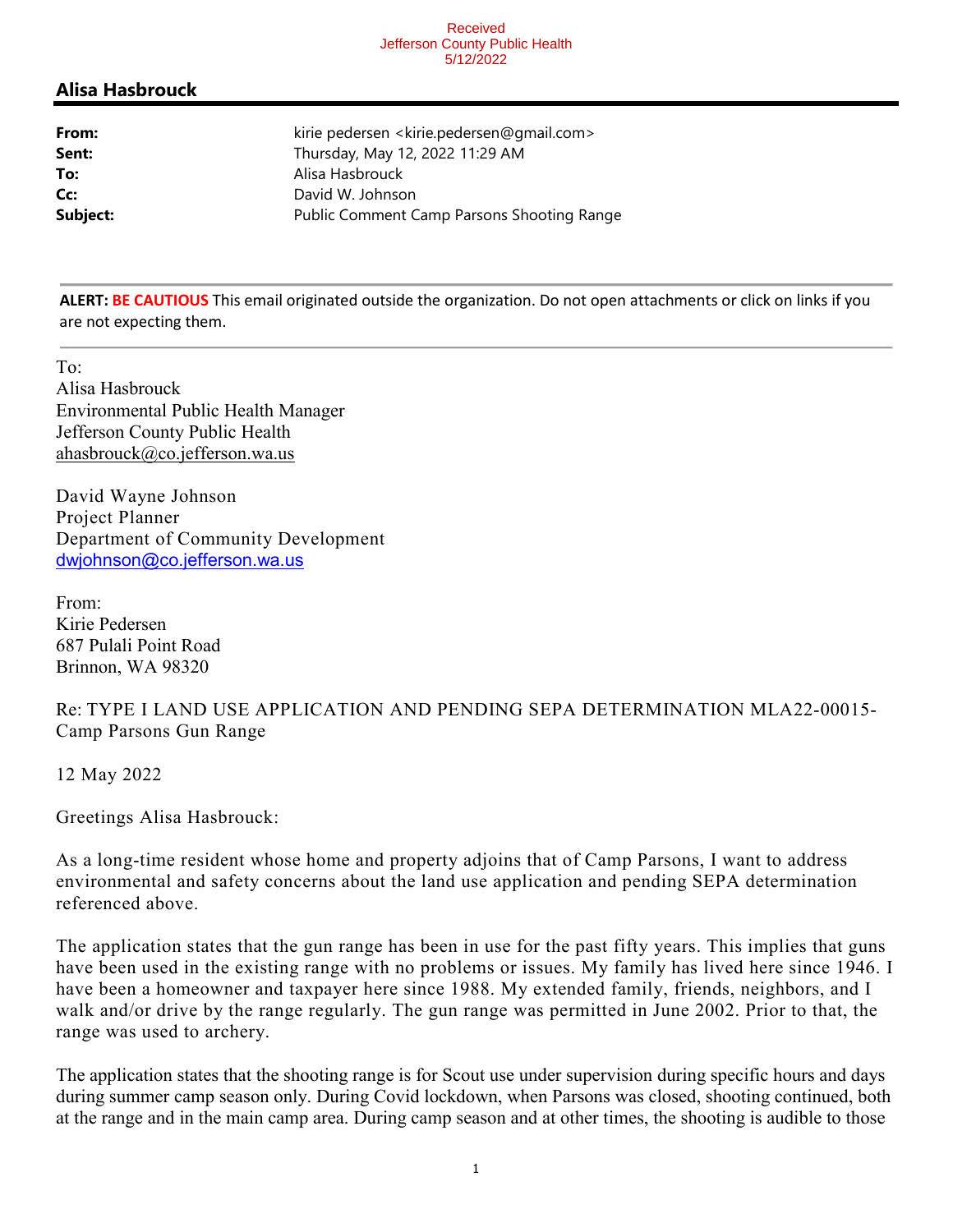#### Received Jefferson County Public Health

who live along Pulali Point Road as well as to locals and tourists who use Bee Mill Road for recreational walks. At times, this is after the designated hours on this application and the 2002 permit.

The application indicates guns used for Scouting are the 22 long rifle and black powder musket, which are relatively quiet compared to other weapons. At times, the shooting noise level indicates other types of guns, including at one point semi-automatic weapons heard by several of us who live here.

Jefferson County Shooting Range Minimum Standards 8.50.250 state:

(1) Required Security. Commercial shooting facilities shall be operated to deter unauthorized entry to any shooting range.

(2) Containment. Commercial shooting facilities shall be operated so that when firearms are operating in accordance with the rules and regulations (as defined above) there is containment, thereby minimizing threatened harm.

(3) Operations Cannot Create a Nuisance. The operation of commercial shooting facilities shall not create a public nuisance. [Ord. 4-20 § 1 (Appx. B)]

The 2002 shooting range permit material states: "3. Warning and trespass signs advising of the range operation shall be placed on the perimeter of the property at intervals no greater than fifty (50) feet; Staff Comment: The existing range contains signs that meet the interval criteria. The expansion will need to include new signage at 50-foot intervals. 4. The shooting areas shall be surrounded by an eight-foot-high noise barrier in the form of an earth berm or wall or be located in a minimal eight-foot-deep depression; Staff Comment: The natural hillside provides serves as a noise barrier and is larger than the 8-foot minimum requirement. In addition, the closest residence is approximately 1,500 feet away."

No warning or trespass signs are visible or have been visible to passers-by in cars or on foot indicating the presence of a nearby shooting range for a significant period.

The area is not secured. The gate into the archery and gun shooting range to the north of Bee Mill Road is often open. Even if the existing gate were closed, locals and tourists who use Bee Mill Road to walk, as is common during summer months, could easily gain access to the shooting range.

The shooting area is not *surrounded* by an eight-foot barrier, as indicated in the 2002 permit. Although the nearest residence is described as 1500 feet away, pedestrians and cars, as well as an unmarked parking lot, are close, with no significant barrier provided.

The hillside and vegetation do not provide sufficient sound barrier to prevent the sound of shooting from reaching the many residences and vacation homes on nearby Pulali Point Road.

How is proper disposal of bullets addressed and enforced?

Below please find documentation of habitat and species in the immediate area of the shooting range.

Respectfully submitted,

Kirie Pedersen

### Camp Parsons Arboretum T26N R1W 18-19 WWM2 Habitat & Identified Species: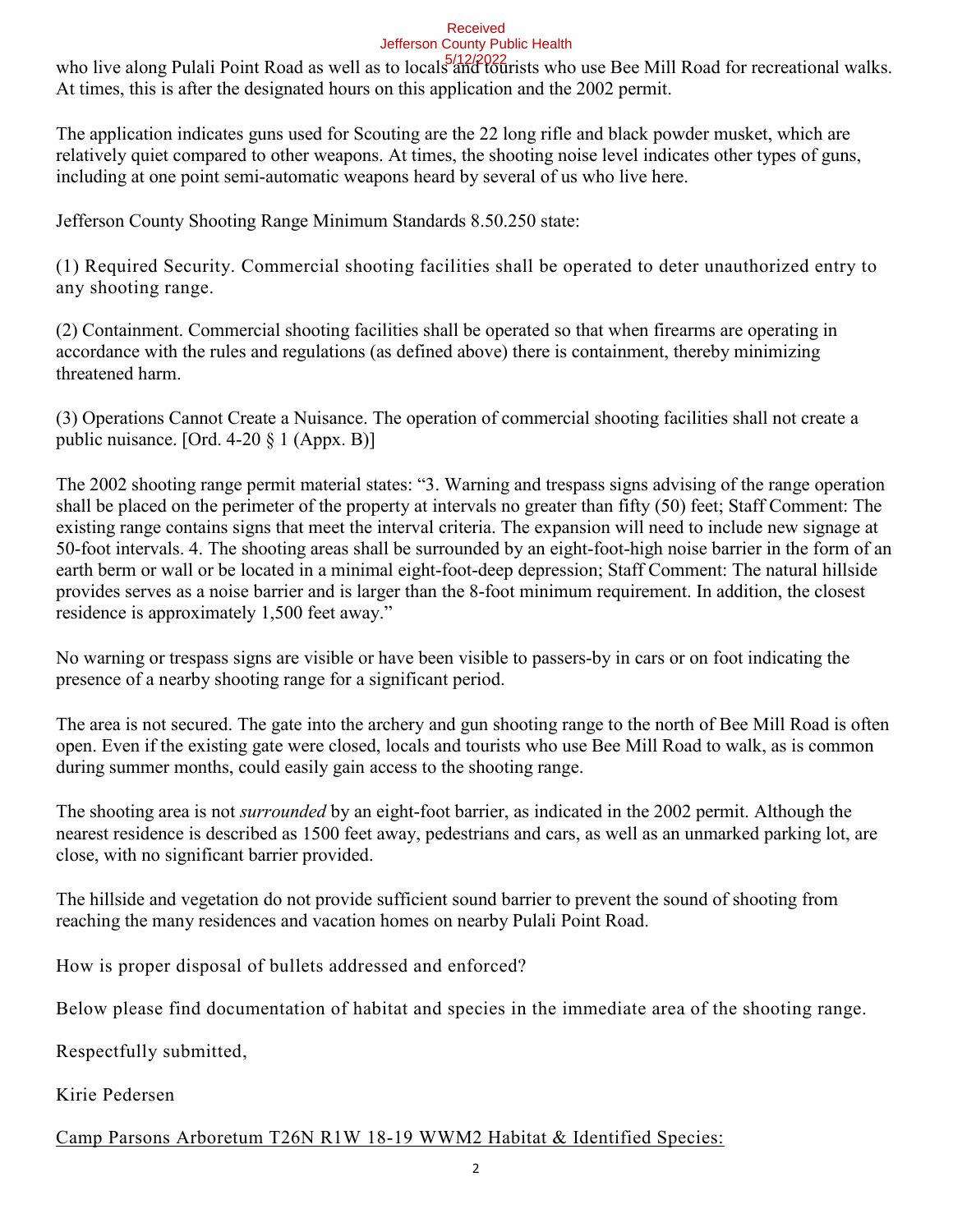#### Received Jefferson County Public Health 5/12/2022

Camp Parsons/Boy Scouts of America properties near the shooting range include 240 acres of the developed main camp in addition to an additional approximately 185 acres of undeveloped second growth forest designated by signage as an Arboretum.

The Camp Parsons 185 acre Arboretum was last logged in 1933 and includes near-old growth specimens designated by DOE as potential Marbled Murrelets nesting sites, and includes 2400 feet of marine/estuarine Conservancy Shoreline and designated WDFW Priority Habitat on Dabob Bay.

The 2400 feet of Dabob Bay shoreline as well as the waterfront in front of the main camp area include annually documented Pacific Herring spawn of "worldwide significance" (WDFW, DOE and others), significant habitat for breeding Plainfin Midshipmen (UW and others), harbor seal pup haul outs, streams, a year-round spring, and wetlands with associated riparian habitat.

An algal sea grass community provides significant shoreline habitat for salmon fry and 42 other fish species along the east-facing side of Dabob Bay.

Salmon and trout species occur in Spencer and Marple Creeks, opening into Jackson Cove near Camp boundaries. Coho, Winter Steelhead, Coast the resident Coastal Cutthroat are also included in Jefferson County's Watershed Report of 2014. See page 99: https://test.co.jefferson.wa.us/weblinkexternal/0/edoc/1399387/Watershed%20Characterization%20Rep

ort%20document.pdf?AspxAutoDetectCookieSupport=1

The 185 acre portion of Camp Parsons beginning at the border of Bee Mill Road and Pulali Point Road, a short distance from the shooting range, is primarily forested with an even age stand of conifers and thick canopy with some open spaces due to tree fall. Isolated occurrences of larger coniferous trees and snags. Dominant species Douglas fir, with frequent occurrence of western hemlock and western red cedar. Red alder and madrone are the dominant non-coniferous species. Understory dominants are salal, Oregon grape, swordfern, red and blue huckleberry, red currant, tall Oregon grape, serviceberry, wild honeysuckle, Pacific rhododendron, ocean spray. [for additional vegetation and species identified in area of Camp Parsons 1946-2022, particularly in wetland areas and in Garry Oak meadow near Pulali Point, see below.]

As the slopes descend toward Jackson Cove and Dabob Bay, vegetation changes toward a more xeric stand of Douglas fir and madrone with fewer occurrences of western red cedar and red alder. The understory is thick and nearly impenetrable. Several large Douglas firs exist near or adjacent to the shoreline. Sitka spruce and Pacific Yew also occur here.

Bald Eagle activity includes communal roost snags, nests, wintering pairs, and breeding pairs.

Marbled Murrelet buffer section: Listed as threatened. Nesting marbled murrelets may occur in this area. Feeding pairs present in the area. Due to their nesting habits, no nests have yet been identified. (Hammer, 1992, Holtrop 1992). (WDFW 2002)

Great Blue Herons: WDFW Priority Species. Numerous year-round.

Peregrine Falcon: Listed as endangered at Federal and State levels. Spring and fall migrant falcons occur in the vicinity (USFWS). Require year-round water source to nest.

Northern Spotted owl management circle (federally listed threatened species, Wa. law endangered species): The area falls within the radius of a spotted owl circle as determined by USFWS. Auditory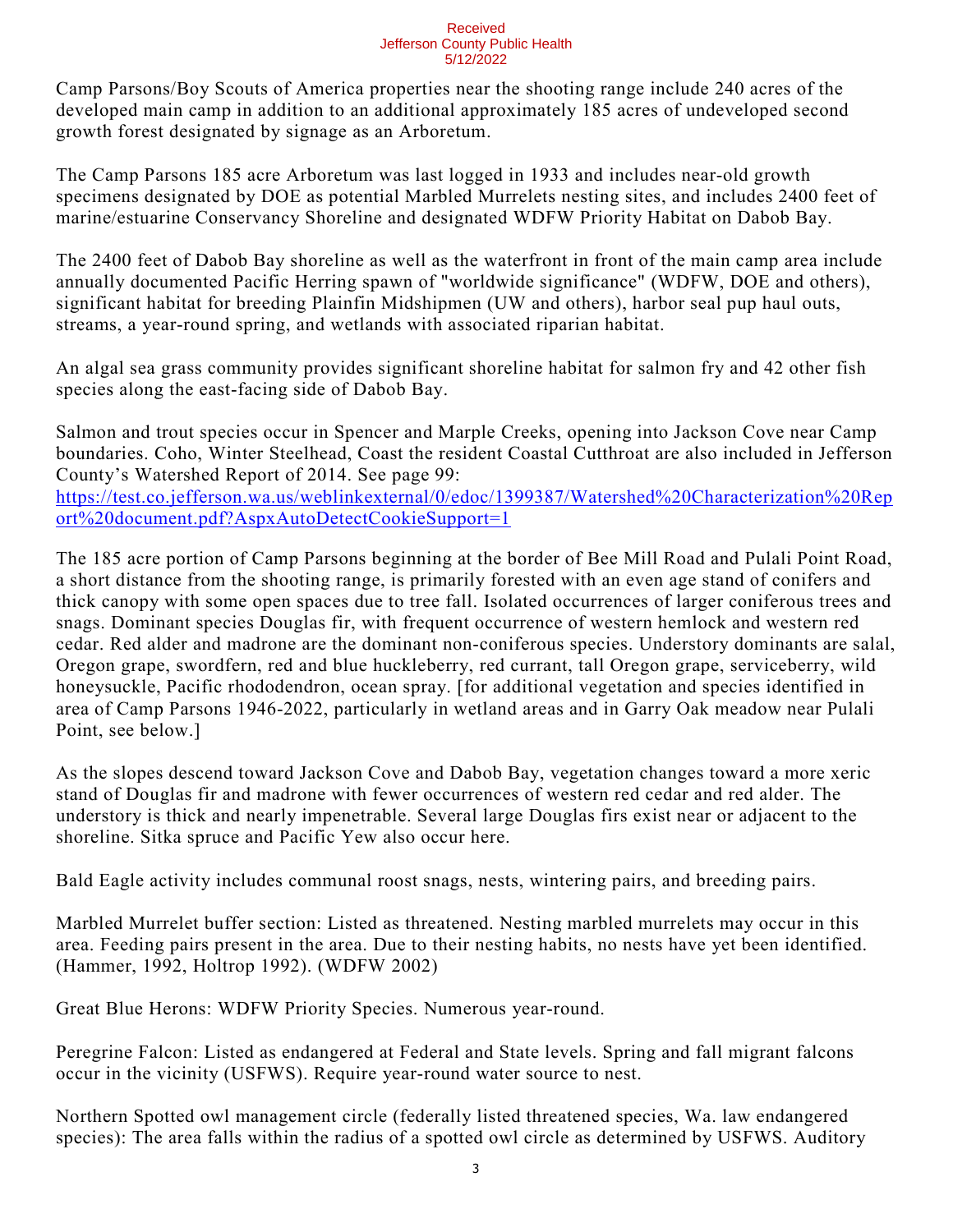# Received

### Jefferson County Public Health

identifications by area long-term residents with assistance of the DOE. Visual occurrence documented 1992. Injured juvenal Pulali Point Road 2002.

Northern red-legged frog - candidate as endangered or threatened species: May occur in this area.

Osprey breeding occurrences (state monitor species WDFW)

Marten individual occurrences (Priority species) (WDFW 2002)

Bobcat adult and juvenal, cougar adult and juvenalw, black bear adults and juvenasl, river otter breeding pairs, deer, Roosevelt elk herd, harbor seal haulout (state monitor species)

### Plant Species:

Creeping bentgrass, Lady fern, Dull Oregon grape, deer fern, slough sedge, Canada thistle, California hazelnut, Catchweed bedstraw, Salal, Common velvetgrass, Oceanspray, Sword fern, Douglas fir, Bracken fern, Cascara, Pacific Rhododendron, Nootka rose, Salmonberry, Blackcap, Pacific wild blackberry, Red elderberry, Western Red Cedar, Western hemlock, Vaccinium ovatum and parviflorum (red and black huckleberry), wild strawberry, Johnny jump-up, orange honeysuckle (Lonicera ciliosa), hairy honeysuckle (Lonicera hispidula), palmate coltsfoot (Petasites palmata), vanilla leaf (Achlys triphylla), twinflower (Linneaea borealis), bleeding hearts (Dicentra formosa), heal-all (Prunella vulgaris), fireweed (Epilobius angustifolium), pearly everlasting (Anaphalis margaritaceae), goldenrod (Solidago canadensis), trillium (Trillium ovatum), red-osier dogwood (Cornus stolonifera/sericea), twinberry (Lonicera involutucrata), Oregon ash (Fraxinus latifolia), Cascara (Rhamnus purshiana), beaked hazel (Corylus cornuta), false lily-of-the-valley (Maianthemum dilitatus), star flowered Solomon's seal (Smilacina stella), shield fern (Dryopteris expansa), deer fern (Blechnum spicant), bracken fern (Pteridium aquilinum), youth-on-age (Tolmeia menziesii), fringecup (Tellima grandiflora), large-leaved avens (Geum macophyllum), Sitka spruce (Picea sitchensis), Pacific yew (Taxus brevifolia), Timber oatgrass (Danthonia intermedia), Yellow monkey-flower (Mimulus guttatus).

Wetland and riparian habitat indicator species: creeping bentgrass, red alder, Pacific madrone, Lady fern, Dull Oregon grape, deer fern, slough sedge, Canada thistle, California hazelnut, Catchweed bedstraw, Salal, Common velvetgrass, Oceanspray, Sword fern, Douglas fir, Bracken fern, Cascara, Pacific Rhododendron, Nootka rose, Salmonberry, Blackcap berry, Pacific wild blackberry, Red elderberry, Western Red Cedar, Western hemlock, evergreen huckleberry). (Triple-parameter methodologies for wetland determination, Federal Manual for Identifying for Identifying and Delineating Jurisdictional Wetlands, FICWD, 1989, and Corps of Engineers Wetlands Delineation Manual, 1987.)

Additional species identified in this area: orange honeysuckle, hairy honeysuckle, palmate coltsfoot, vanilla leaf, twinflower, bleeding hearts, heal-all, fireweed, pearly everlasting, goldenrod, trillium, redosier dogwood, twinberry, Oregon ash, beaked hazel, false lily of the valley, star-flowered Solomon's seal, shield fern, deer fern, bracken fern, youth-on-age, fringecup, snowberry, mock orange, and largeleaved avens.

### Meadow, Wetland, and Grassy Openings:

Garry oak grove and native prairie grasses area above shoreline near Pulali Point also include camas, harvest onion, nodding onion, rice-root, Reomer's fescue, Carex, Columbia lily, paintbrush, knninickanick, Camas, harvest onion (Brodiaea sps), nodding onion (Allium cernuum), rice-root (Fritillaira lanceolata), Roemer's fescue (Festuca idahoense reomeri), Carex inops/penylvanica, red Paintbrush (Castilleja sps), Potentilla gracilis, Erigeron compositum, Eriophylum lanatum, S.